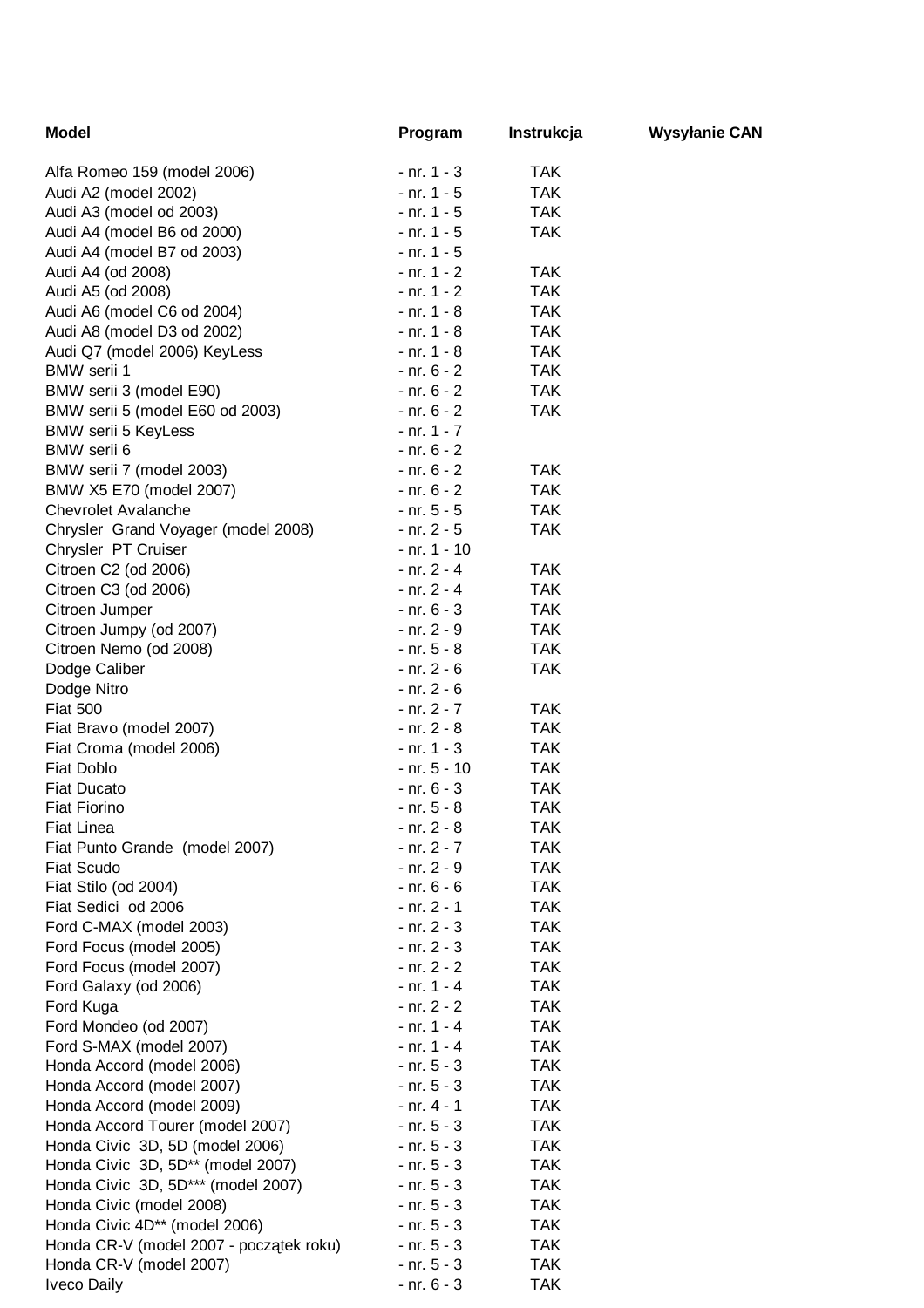| <b>Iveco Stralis</b>                     | $- nr. 5 - 9$  | TAK.       |                             |
|------------------------------------------|----------------|------------|-----------------------------|
| Jaguar XS (od 2008)                      | $- nr. 6 - 5$  | <b>TAK</b> |                             |
| Jeep Commander                           | $- nr. 1 - 10$ | <b>TAK</b> |                             |
| Jeep Grand Cherokee (model 2006)         | $- nr. 1 - 10$ | <b>TAK</b> |                             |
| Jeep Laredo (model od 2005)              | $- nr. 1 - 10$ | <b>TAK</b> |                             |
| Jeep Wrangler                            | - nr. 2 - 6    | <b>TAK</b> |                             |
| KIA Carnival (model 2007)                | - nr. 2 - 10   | <b>TAK</b> |                             |
| Lexus 400                                | $- nr. 4 - 2$  | <b>TAK</b> |                             |
| Lexus GS350                              | $- nr. 4 - 3$  | <b>TAK</b> |                             |
| Mazda 6 (model GH od 2008)               | $- nr. 4 - 4$  | <b>TAK</b> |                             |
| Mercedes A-Klasse (model W169)           | $- nr. 3 - 1$  | <b>TAK</b> |                             |
| Mercedes B-Klasse (W245 od 2005)         | $- nr. 3 - 1$  | <b>TAK</b> |                             |
| Mercedes C-Klasse (W202)                 | $- nr. 3 - 3$  | <b>TAK</b> |                             |
| Mercedes C-Klasse (W203 od 2000)         | $- nr. 3 - 1$  | <b>TAK</b> |                             |
| Mercedes C-Klasse (W204 od 2007)         | $- nr. 3 - 2$  | <b>TAK</b> |                             |
| Mercedes CL (W215)                       | $- nr. 3 - 5$  | <b>TAK</b> |                             |
| Mercedes CLK (W209)                      | $- nr. 3 - 1$  | <b>TAK</b> |                             |
| Mercedes CLS (W219)                      | $- nr. 3 - 1$  | <b>TAK</b> |                             |
| Mercedes E-Klasse (W210 model 2001)      | $- nr. 3 - 3$  | <b>TAK</b> |                             |
| Mercedes E-Klasse (W211 model 2004)      | $- nr. 3 - 1$  | <b>TAK</b> |                             |
| Mercedes E-Klasse **** (W211 model 2004) | $- nr. 3 - 1$  | <b>TAK</b> |                             |
| Mercedes G-Klasse (W464 model od 2006)   | $- nr. 3 - 1$  | <b>TAK</b> |                             |
| Mercedes ML (W164)                       | $- nr. 3 - 1$  | <b>TAK</b> |                             |
| Mercedes R-Klasse (W251 model 2006)      | $- nr. 3 - 4$  |            |                             |
| Mercedes S-Klasse (W220 model 2002)      | $- nr. 3 - 5$  | <b>TAK</b> | lusterka, komfort, kierunki |
| Mercedes S-Klasse (W221 model 2007)      | $- nr. 3 - 4$  | <b>TAK</b> |                             |
| Mercedes SL                              | $- nr. 3 - 5$  | <b>TAK</b> |                             |
| Mercedes SLK (R170 do 2004)              | - nr. 6 - 10   | <b>TAK</b> |                             |
| Mercedes Sprinter (model 2006)           | - nr. 3 - 6    | <b>TAK</b> |                             |
| Mercedes Viano (model W639)              | $- nr. 3 - 1$  | <b>TAK</b> |                             |
| Mercedes Vito (model W639)               | $- nr. 3 - 1$  | <b>TAK</b> |                             |
| Mini Cooper                              | $- nr. 3 - 7$  |            |                             |
| Mitsubishi Grandis                       | $- nr. 5 - 1$  | <b>TAK</b> |                             |
| Mitsubishi Lancer (od 2007)              | $- nr. 1 - 6$  |            |                             |
| Mitsubishi Outlander                     | $- nr. 1 - 6$  | <b>TAK</b> |                             |
| Nissan Micra                             | $- nr. 3 - 8$  | TAK        |                             |
| Nissan Navara                            | $- nr. 3 - 8$  | TAK        |                             |
| Nissan Note (od 2006)                    | $- nr. 3 - 8$  | <b>TAK</b> |                             |
| Nissan Pathfinder                        | $- nr. 3 - 8$  | <b>TAK</b> |                             |
| Nissan Qashqai                           | $- nr. 3 - 8$  | <b>TAK</b> |                             |
| Nissan Tiida (od 2007)                   | $- nr. 3 - 8$  | <b>TAK</b> |                             |
| Opel Astra III (od 2004)                 | $- nr. 1 - 9$  | <b>TAK</b> |                             |
| Opel Corsa C (od 2000)                   | $- nr. 1 - 9$  |            |                             |
| Opel Corsa D (od 2006)                   | $- nr. 1 - 9$  | TAK        |                             |
| Opel Signum                              | $- nr. 1 - 9$  | <b>TAK</b> |                             |
| Opel Vectra C (od 2003)                  | $- nr. 1 - 9$  | <b>TAK</b> |                             |
| Opel Zafira (od 2005)                    | $- nr. 1 - 9$  | <b>TAK</b> |                             |
| Peugeot 207 (od 2006)                    | $- nr. 2 - 4$  | <b>TAK</b> |                             |
| Peugeot 307 (od 2006)                    | $- nr. 2 - 4$  | <b>TAK</b> |                             |
| Peugeot 4007 (od 2007)                   | $- nr. 1 - 6$  | <b>TAK</b> |                             |
| Peugeot 407 (od 2006)                    | $- nr. 2 - 4$  | <b>TAK</b> |                             |
| Peugeot Bipper (od 2008)                 | $- nr. 5 - 8$  | <b>TAK</b> |                             |
| Peugeot Boxer (od 2006)                  | $- nr. 6 - 3$  | <b>TAK</b> |                             |
| Peugeot Expert 3 (od 2007)               | $- nr. 2 - 4$  | <b>TAK</b> |                             |
| Peugeot Partner (od 2008)                | $- nr. 2 - 4$  | <b>TAK</b> |                             |
| Porsche Cayenne                          | $- nr. 5 - 2$  | <b>TAK</b> |                             |
| Porsche Cayenne 2008                     | $- nr. 6 - 4$  | <b>TAK</b> |                             |
| SAAB <sub>93</sub>                       | $- nr. 4 - 5$  | <b>TAK</b> |                             |
| Seat Altea (model 2005)                  | $- nr. 1 - 1$  | <b>TAK</b> |                             |
| Seat Ibiza (model 6L od 2003)            | $- nr. 1 - 1$  | <b>TAK</b> |                             |
| Seat Leon (model 2002)                   | $- nr. 1 - 1$  | <b>TAK</b> |                             |
| Seat Toledo (model 2004)                 | $- nr. 1 - 1$  | <b>TAK</b> |                             |
| Skoda Fabia (model od 2005)              | $- nr. 1 - 1$  | <b>TAK</b> |                             |